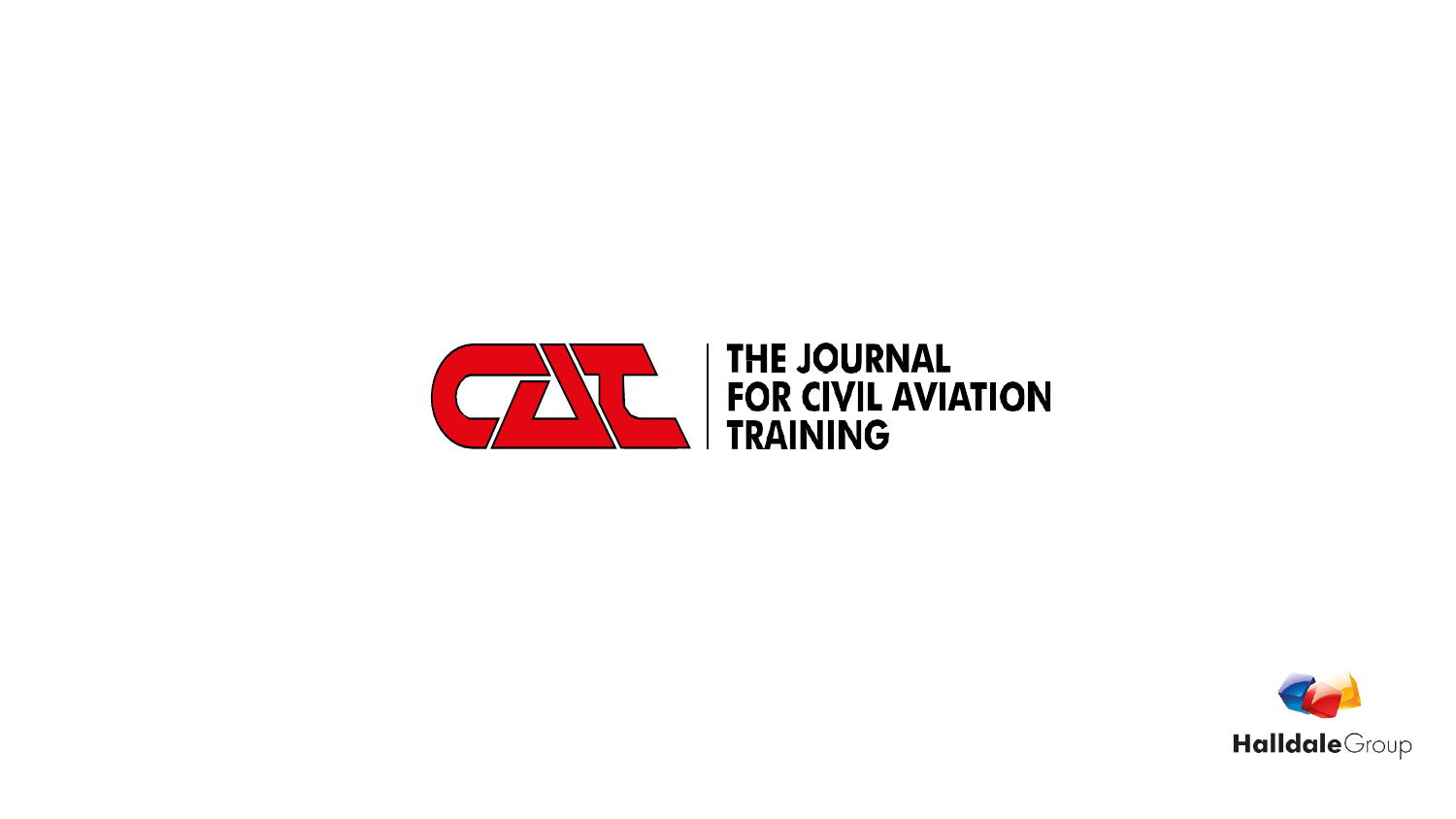### **Why Work with CAT Magazine** Your Pioneering Marketing Partner

Celebrating over 30 years in the industry, CAT continues to lead the latest thinking, innovation, news and events within the aviation simulation and training global community. From magazines and newsletters, to our website and digital arena to live, virtual and hybrid events – we have the tools, knowledge,connections, and expertise to ensure your brand and services hit the right people at the right time.

### *We are the world's only B2B publisher dedicated to the civil aviation training market.*

- Global digital distribution to 29,442 qualified readers every issue in 200 countries and territories.
- Digital [distribution](mailto:holly.foster@halldale.com) equating to 61k unique [website](mailto:jeremy.humphreys@halldale.com) users per quarter, 86k website sessions per quarter, 81k newsletter subscribers, 90k engaged database with up to 45% open rates
- Well known and respected by the global aviation training community for accurate and insightful information.
- Loyal readership: Continuous publication since 1990, produced 4 times per year as an app, online and in print, in addition to a dedicated digital audience.

78% of CAT readers work for an airline or training provider.



87% of advertisers in CAT Magazine re-advertise with us.

For more information or to discuss your marketing plans please contact:

Tel: +1 813 994 0191 Tel: +44 (0)1252 532009

The Americas Europe, Middle East, Africa, Asia and Australasia Holly Foster **Mateurs** Jeremy Humphreys Email: holly.foster@halldale.com Email: jeremy.humphreys@halldale.com

### Online Informs,

Deliver your message

#### **Distribution by Organ**

Airlines, Ops, Pilot, Cab Third-Party Training Prov Training Device Manufa Helicopter Operators Regulators/Association MRO Providers Other Organizations **Aircraft Manufacturers** ATC, Airport, Security &

**Distribution by Region North America** 



**Central & South Ar**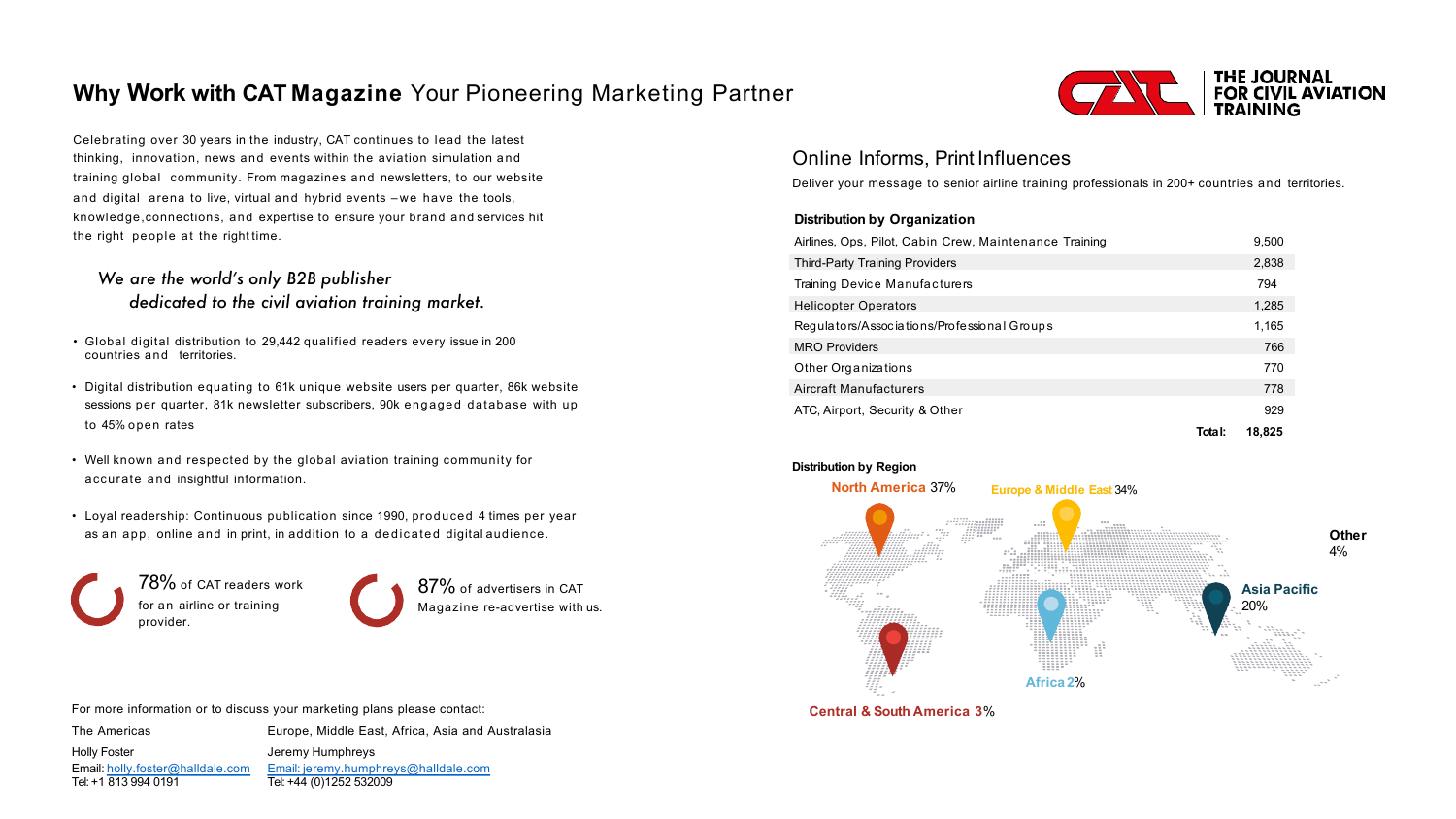## Advertising Rates 2022 CAT Magazine

|                           | US\$   | Euro   | <b>UK£</b> |
|---------------------------|--------|--------|------------|
| <b>Cover Positions</b>    |        |        |            |
| Inside Front Cover        | 10,210 | 8,870  | 7,850      |
| Inside Back Cover         | 9,800  | 8,510  | 7,530      |
| <b>Outside Back Cover</b> | 10,690 | 9,290  | 8,220      |
| Internal Page Options     |        |        |            |
| Double Page Spread        | 12,550 | 10,910 | 9,650      |
| Full Page                 | 8,620  | 7,490  | 6,630      |
| $2/3$ Page                | 6,040  | 5,240  | 4,650      |
| 1/2 Page                  | 4,760  | 4,130  | 3,660      |
| $1/3$ Page                | 3,450  | 3,000  | 2,660      |
| $1/4$ Page                | 2,590  | 2,260  | 1,990      |
|                           |        |        |            |
| <b>Advertorial Rates</b>  |        |        |            |
| Double Page Spread        | 16,500 | 13,040 | 12,690     |
| Four Pages                | 18,850 | 14,865 | 14,470     |
| Eight Pages               | 25,100 | 19,820 | 19,285     |

Loose insert pricing on demand.

Preferred File Format Acrobat PDF High resolution/press optimized with all fonts embedded. All RGB and spot colours should be converted to CMYK. Other Accepted File Formats InDesign. Include all corresponding fonts, graphics and images for output. Photoshop. TIFF, EPS or JPEG format, 300 dpi, CMYK. Illustrator. Include all corresponding fonts, graphics and photos for output. Graphics/Images Please save image files as either a TIFF or EPS, with a resolution of at least 300 dpi and in CMYK format. RGB and spot colours should be converted to CMYK. Proof When emailing the artwork, please attach a lowresolution pdf for proofing purposes.

For more information or to discuss your marketing plans please contact:

| The Americas                 |
|------------------------------|
| <b>Holly Foster</b>          |
| Email: holly.foster@halldale |
| Tel: +1 813 994 0191         |

Europe, Middle East, Africa, Asia and Australasia Jeremy Humphreys .com Email: jeremy.humphreys@halldale.com Tel: +44 (0)1252 532009

#### **Advertising Spec**



**Double Page**<br>412mm x 277m 418mm x 283mm (<br>384mm x 254mm



**2/3 Page Vertical** 116mm x 254mm



57mm x 254mm

**Advert** With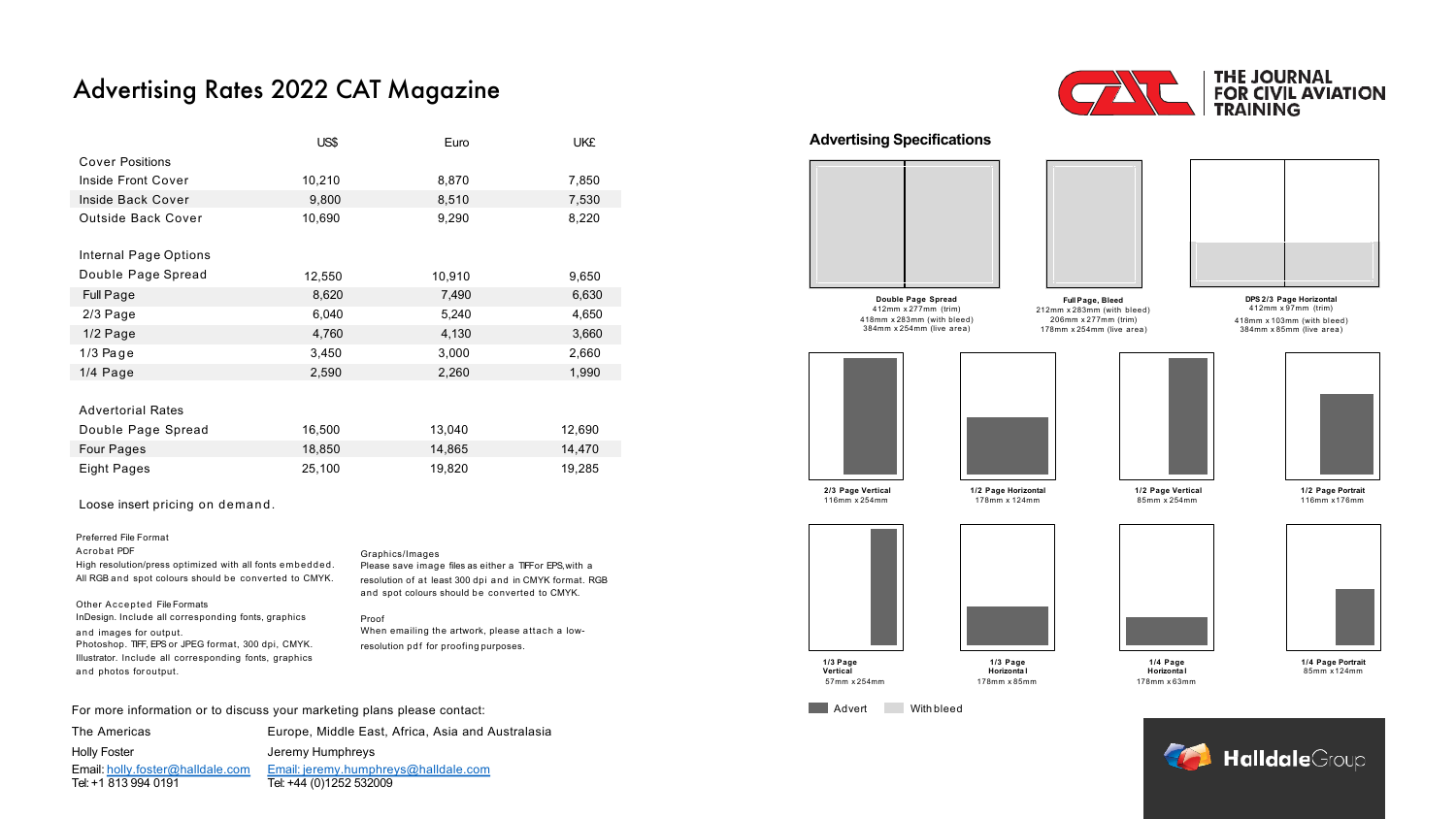# Editorial Schedule 2022 CAT Magazine

#### **Civil Aviation Training (CAT) Sourcebook**

In 2022, Halldale Group will launch a compendium of information for the civil aviation training community - the CAT Sourcebook. ideal deskside reference throughout the year, and will be updated twice annually (April for WATS, AAETS and APATS and Octobe The CAT Sourcebook will feature interviews with a wide range of industry leaders and stakeholders from around the world, and a directions in training for pilots, cabin crew, maintenance technicians, air traffic management, and other aviation professionals.

The *CAT* Sourcebook will focus on:

- •**Key challenges to the training community**
- •**Technology disruptors, such as VR/AR for pilot training**
- •**Innovations**
- •**Bes[t practices](mailto:holly.foster@halldale.com)**
- •**Essential resources**

**For a full overview of the topics to be covered in 2022 please visit https://www.halldale.com/cat-editorial-schedule**

CAT Sourcebook 1/2022 Bonus Distribution at WATS 2022, Orlando, FL, 3rd to 5th May Advertising Deadline: 30 March 2022 Publication Date: 22 April 2022

CAT Sourcebook 2/2022 Bonus Distribution at EATS 2022, Berlin, Germany, November 2022 Advertising Deadline: 3 October 2022 Publication Date: 21 October 2022

For more information or to discuss your marketing plans please contact:

The Americas Europe, Middle East, Africa, Asia and Australasia Holly Foster **Holly Foster Jeremy Humphreys** Email: holly.foster@halldale.com Email: jeremy.humphreys@halldale.com<br>Tel: +1 813 994 0191 Tel: +44 (0)1252 532009 Tel: +44 (0)1252 532009